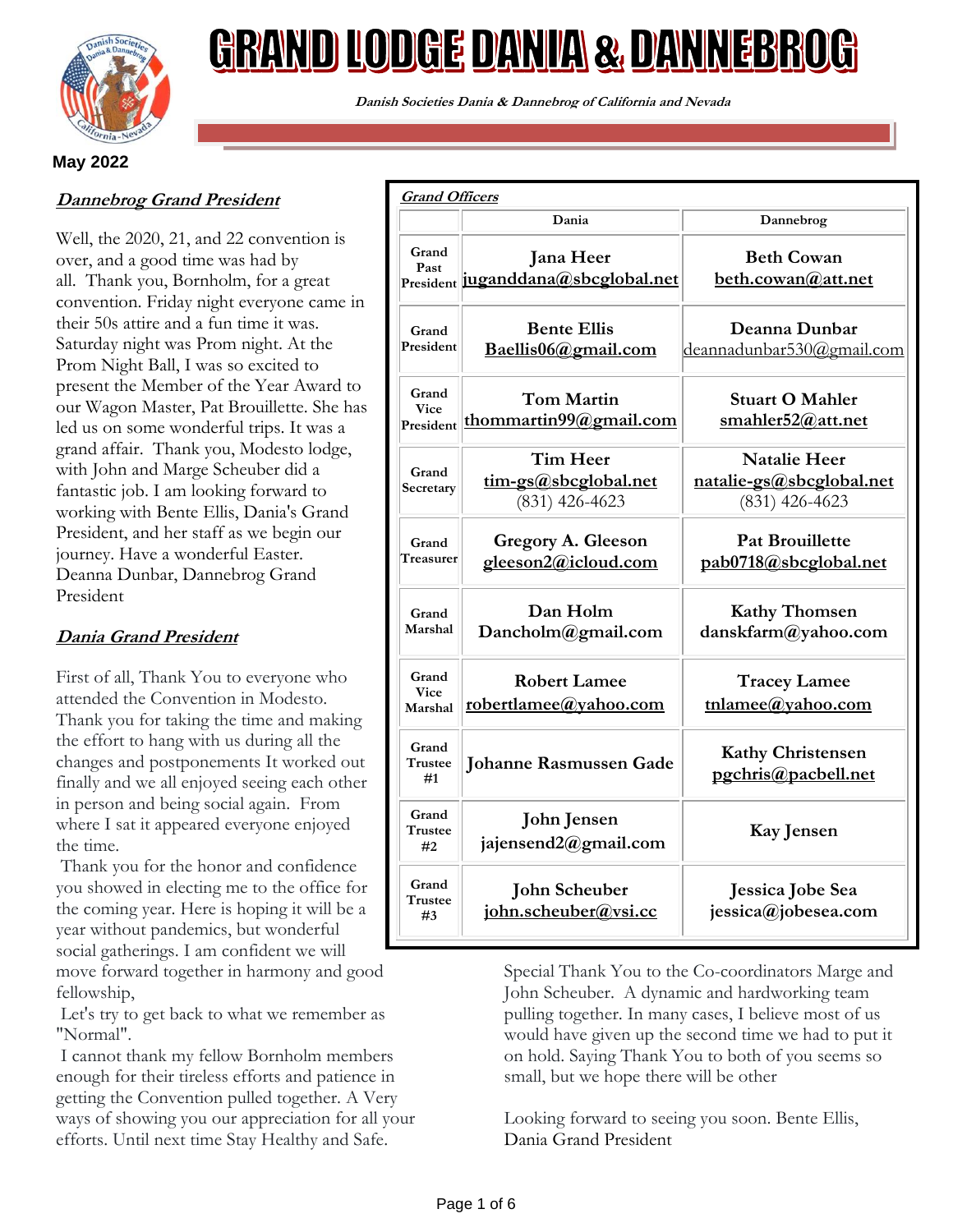# **Dania Jr. Past Grand President**

Dania's 140th Convention was even more extraordinary than I had imagined it would be the only thing that could have made it any better would be to have reunited with members who for many unavoidable reasons couldn't attend this year, you were missed. There were a few new comers and their presence and participation were very much appreciated and enjoyed. A very special "Congratulations!" to Dannebrog's newly installed Grand Trustee Jessica Jobe Sea from San Francisco, this was her first convention, she rolled up her sleeves and jumped right in. This is the young energy we've been hoping for, "Thank you Jessica!" One of my highest points during convention was the moment that the proposed revisions to Dania's constitution were unanimously approved and accepted, "Whoo Hoo!" and "Mange Tak" to each and every Constitution Committee member and Chairperson since the effort was put in motion at the 2016 Convention, and for the support of all the Law Committees, Executive Committees and this year's Advisory Board. To every Grand Officer, past and current that offered their advice and good counsel. To every Dania member willing to listen, read and contribute to the process of reviewing, analyzing, discussing, rewording, and rewriting. And last but not least to every Delegate to the last three conventions that sat through the deliberations and still kept coming back. We all did it, it was a huge effort with many ups and downs, but in the end we walked away with smiles on our faces and pride in a very important job done well! Just so you know, as of May 2, 2022 Representatives" will finally be legally referred to as "Delegates", and, it's about time because Dania has

| <b>Upcoming Conventions</b>                               |                           |                                                   |  |  |
|-----------------------------------------------------------|---------------------------|---------------------------------------------------|--|--|
| Thyra #3, & Danmark<br>#2 and Valborg # 1<br>& #. 9 Thyra | TBD                       | TBD                                               |  |  |
| <b>Upcoming Installations</b>                             |                           |                                                   |  |  |
| Valborg # 1 &<br>#. 9 Thyra                               | June 4,2022<br>11:30 A.M. | 885 Heritage Pl.,<br>Tracy, CA                    |  |  |
| Valdemar No 12. &<br>Dannevirke No. 9                     | October 7, 2022           | Odd Fellows Hall;<br>1300 Stardust<br>Street Reno |  |  |

been using the word Delegate in every Convention Program since 1929, maybe even sooner but that's the oldest one I can document. The other high point for me was at the installation of Grand Officers after Beth and I were honored and received our Past Grand Presidents pins, we were each surprised and emotionally overwhelmed when gifted with a special Past Grand President ring, mine from Doris Skow and Beth's from Mary Esther Filiau, wish I'd thought to tuck a hanky in my belt. Many thanks to Bornholm #14 for the monumental task of successfully organizing and hosting a convention through a two year pandemic. Boy, do you ever know how to throw a party! Congratulations to the newly installed Grand Officers, both Dania and Dannebrog have a full slate again thanks to all of you and to the nominating committees as well! And finally, my deepest and profound gratitude for all the support and encouragement, and all your hospitality and friendship since I started this journey in 2016. It's been a wonderful life changing experience that I highly commend, especially to that young energy out there. Tak for sidst. Jana Heer, Jr. Past Grand President Dania "Skål!"

## **NEW MEMBERS:**

Ed Skitt, Hank Haugse, Elizabeth Jensen and Ken Harwood, Hejls Minde #23, Solvang **IN MEMORIAM: DANNEBROG SCHOLARSHIP FUND DANIA MEMORIAL SCHOLARSHIP DANIA GENERAL FUND/DANIA SCHOLARSHIP**

## **Dania and Dannebrog Secretaries**

## **Danmark No. 2 & Tyra No. 3**

**Meeting: 2nd. Wednesday every month 7:30 PM Odd Fellows Building; 26 Seventh Street, San Francisco CA 94103 Danmark #2 Secretary John A. Jensen, E-Mail: [jajensend2@gmail.com](mailto:jajensend2@gmail.com) Thyra #3 Secretary Johanne Gade** 

Once again, the entire San Francisco lodge wishes you good health!

Apologies for missing the April Newsletter. The timing of the convention (and all other things April 2022) had me quite discombobulated.

And speaking of the convention, I can safely report that it was a success! A long time coming, but worth the wait. Thanks once again to the Bornholm #14 Convention Committee and all members of the Modesto Lodge. And congratulations to our new Grand Presidents Bente Ellis and Deanna Dunbar! We have a full slate of officers in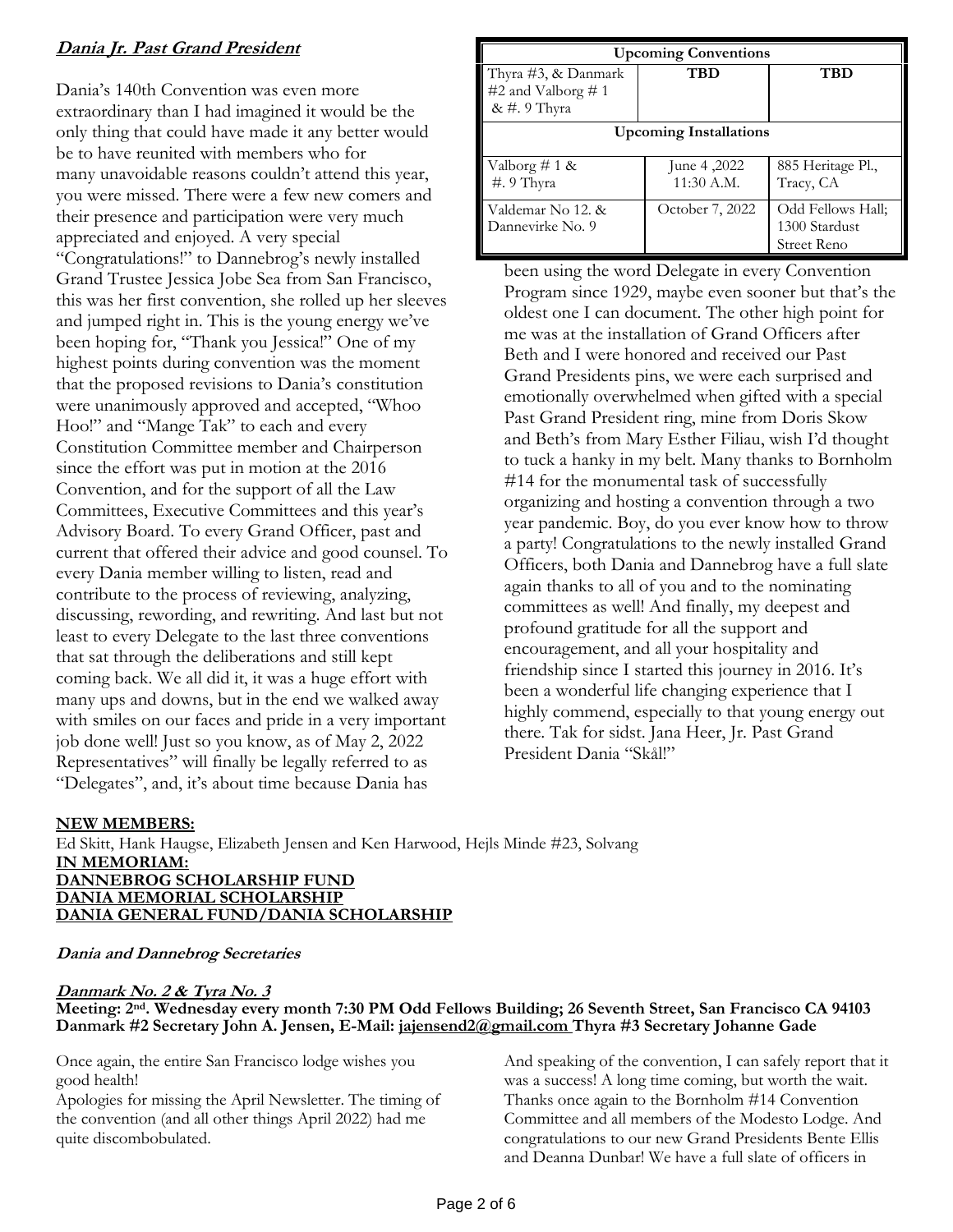both Grand Lodges. They even got me to raise my hand…say hello to the new Dania Grand Trustee #2. Also raising her hand was our Jessica Jobe Sea the new Dannebrog Grand Trustee #3

I attended the convention as a delegate of Thyra #3 but was lucky enough to sit in on part of the Dania proceedings. Each lodge has a unique identity. As a single society, we should work to always preserve both lodges. Like I have said in the past, with two lodges there is more fun to be had.

Our Dania members should note the Dania Constitution Amendments were voted on in their entirety and accepted. Finally! Also, Danmark #2 and Thyra #3 members should know that the San Francisco and Hayward lodges will jointly host the 2023 convention. Watch out – you might end up on a committee!

Danmark #2 and Thyra #3 had a small off schedule zoom meeting this month. But we managed to have a wellattended social gathering at my house last weekend. We hope to continue this trend into the summer months. It is nice to visit the Odd Fellows Hall for special business, but nothing is better than a backyard BBQ complete with herring and Leverpostej (Thanks Johanne!) Until next time…Stay Safe Dania and Dannebrog! Med venlig hilsen, John A. Jensen, Secretary, jajensend $2$ @gmail.com, 1-510-697-4658

#### **Thor No. 5 & Thora No. 11 Meeting: 1st Friday 11:30 AM. Denny's 1110 Shaw Ave (on the north side, just east of First Street) Fresno. Secretary, Martha Nielsen nielsenmarta@gmail.com**

We skipped our April meeting as the convention was held the same weekend in Modesto. There were delegates and friends from all the lodges. Everyone had a good time renewing friendships and visiting. There were many beautiful raffle prizes to select from, which meant you just had to purchase more tickets. Our Fresno lodge contributed gifts of baskets from Sun Maid, The Fresno State Store of wine and nuts and from Circle K an assortment of chocolate covered nuts and dried fruit. Also, a beautiful large sculptured Bear from our local artist Margaret Hudson. We also contributed a couple cash gifts. Our own Deanna Dunbar was installed as the Grand President of Dannebrog. She will be making the rounds of the lodges to install the Dannebrog Members this year. It feels good to have everything back to somewhat normal after the shutdown of the last couple years. With May here, we need to Wish all the Mothers a wonderful "Mother's Day!!", hopefully spent with family and friends.

May 5 is also the official day for all the Danes to celebrate the independence of Denmark from Germany in 1945. In Denmark they put candle lights in their window for remembrance of that time.

We will also be celebrating our own Memorial Day on May 30, of all the Veterans we've lost through the years. With the warm weather here and roses blooming it's a sign to get out of the house and enjoy, plus it's time to plant that garden.

The Kingsburg Festival will be happening on the third weekend of May, with our Danish Folk Dancers dancing on Friday night at the smorgasbord and Saturday morning for the Swedish crepes breakfast. They have the parade through town and the children dancing around the Maypole. It's quite an event for the town, a homecoming

with everyone coming to enjoy.

We will be having our lodge meeting Friday, May 6, at 11:30a.m., at the Denny's restaurant on Shaw Ave. just east of First Street.

It looks like there will be lots of happenings in May, got to stay healthy to enjoy them. Martha Nielsen

## **Freja No. 6 & Dana No. 15**

#### **Meeting: 1st. Sunday every month at 1:00 P.M.; Salinas Masonic Center, 48 East San Joaquin Street, Salinas CA Secretary, Natalie Heer, timandnatalie@sbcglobal.net**

Thank you, Bornholm #14, for your hard of putting on a very successful Convention enjoyed by all. Congratulation to the new Grand Officers may you have a fun year. Such a wonderful surprise in the presentation of Member of the Year Dania Alan Filiau and Dannebrog Pat Brouillette. So pleased in your awards.

Our luncheon to welcome back delegates has been postponed. At this printing we haven't set a date, so keep watching this space.

Dues are now due, please check and if you haven't paid, please pay them now, Thank you NFH.

## **Dannevang No. 7 & Danebod No. 16**

**Meets 2nd Saturday at 6:00PM; the Farm Bureau Building, 638 Enos Way, Livermore. Dannevang #7 Secretary, Robert Lamee[, Robertlamee@yahoo.com](mailto:Robertlamee@yahoo.com) Danebod Secretary , Kathy Thomsen, [danskfarm@yahoo.com](mailto:danskfarm@yahoo.com)**

Happy May to all, may it bring an abundance of health and happiness. I don't know about you, but I really enjoyed the convention, especially seeing faces of dear friends and acquaintances we've missed the last couple of years. Congratulations to the new Members of the Year and the

slate of Grand Officers, including yours truly and Dan Holm for filling the empty slot of Grand Marshals. (What were we thinking?) and to Bob and Tracey for jumping in as Grand Vice Marshals. So, Livermore is once again well represented.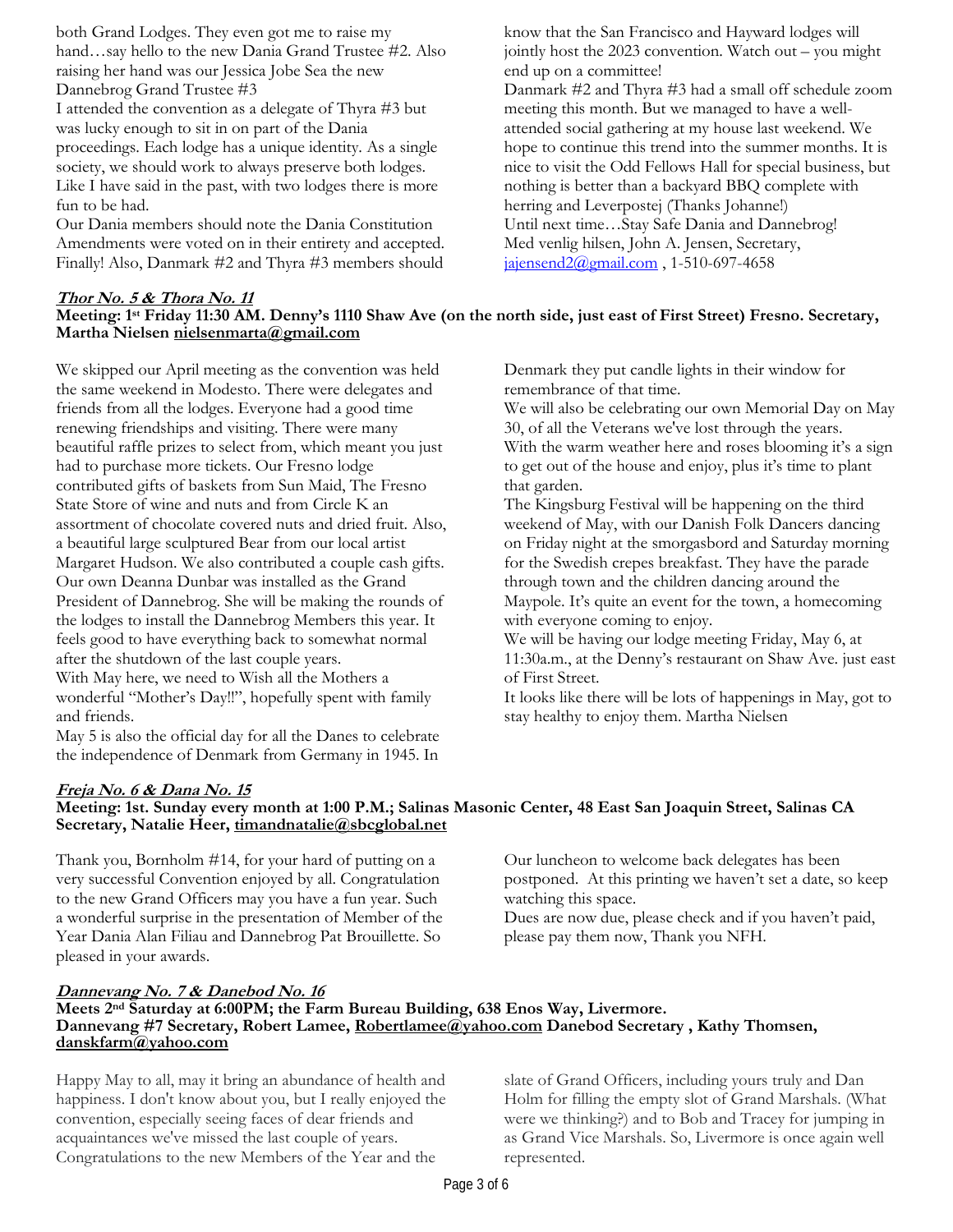Fun times lay ahead for the four of us, and we hope all of you will come out and support us.

Our condolences to Diane Reinstein and her family in the passing of her sister Shirley, and to the Lamee family for the passing of their brother Jimmy (the best gravy maker

ever) both were previous members of Livermore. Our thoughts and prayers are with you at this time. Next meeting is Saturday, May 14th, 5:00 at the Farm Bureau Building. We will have a Cinco de mayo feast and celebrate the birthday of the forever young Diane Reinstein. Hope to see you there, KRT

#### **No. 9 Thyra & Valborg No. 1 Meeting: 2nd.Thursday every month 6:30 PM; On Zoom President, Susan Gauthier, [s.gauthier@sbcglobal.net](mailto:s.gauthier@sbcglobal.net) #9 Thyra/Valborg #1 Secretary, Beth Cowan, [beth.cowan@att.net](mailto:beth.cowan@att.net)**

We will hold a meeting via Zoom at 6:30 PM, on Thursday, May 12, 2022. If you would like to join the Hayward branches in their virtual meeting, and a bit of after meeting socializing, please send an email to [s.gauthier@sbcglobal.net.](mailto:s.gauthier@sbcglobal.net) A Zoom Meeting invitation will be sent out, a few days prior to the meeting. Our Installation of Officers will be held on Saturday, June 4 at the home of Susan Gauthier, 885 Heritage Place in Tracy. The installation will begin at 11:30 AM, with lunch

following. The attire for our installation is casual, as it will be held in the patio area of our yard. The cost is \$25 per person for lunch, which includes beer & wine. Please place reservation with Signe Ann McNeil at 510-490-6114 or  $signemcneil@gmail.com$  no later than Sun., May 29. Reservations are a must, including Grand Officers, as we need a firm count for catering! We will attempt to have the installation available via Zoom, for our members that would like to attend virtually. Enjoy your day, Susan

## **Sønderjylland No. 10**

**Meeting 2nd Saturday of April, June, August and October, 11:30 at Kastania Fælled, Petaluma. John Cruger-Hansen, Secretary, 8426 Bel View Court, El Cerrito, CA 94530-2557 Home: 510-232-6998 or cell: 510-375-5070, E-Mail: [j.crugerhansen@comcast.net](mailto:j.crugerhansen@comcast.net)**

# **Valhalla No. 11 & Ydun No. 10**

**Meeting: 1st. Saturday every month at 11:00 A.M., Danish Hall, Ferndale, CA 95536 Secretary, Christian Nielsen, [ChristianNielsen@suddenlink.net](mailto:ChristianNielsen@suddenlink.net)**

May 7: Valhalla – Ydun Aebelskiver breakfast has been cancelled. See you next month Happenings and other news: May 30: Ferndale Memorial Day parade at 10:00 followed by the finish line of the kinetic sculpture race.

June 3 – 5: Danish Brotherhood Sisterhood convention in Solvang. . Christian Nielsen

## **Valdemar No 12. & Dannevirke No. 9**

**Meeting: 1st. Friday every month at 7 PM, Odd Fellows Hall; 1300 Stardust Street Reno, NV 89503. Secretary, Sena Marie Freeman P.O. Box 4575, Sparks NV 89432; Anette Christensen, anettechristensen@charter.net**

With no meeting in Dannevirke 9 & Valdemar 12 on April 1st, we want to start the May newsletter with how much fun we had at the Convention. Anette, Lone, Bonnie and Leif Larsen, Glenn Fritz and I drove over "the hill" and didn't miss a beat starting with the meeting at the Senior Assistance Fund on Thursday afternoon and the welcome reception in the evening. Friday meetings and especially the great coffee break with Bent Olsen's lovely Kringle. The Past Grand Presidents luncheon on Friday was preceded by a cocktail at Stuart Mahler's room where we welcomed our incoming Grand Past President, Beth Cowan after a long time coming. Great to have you aboard. Friday evenings dinner was cleaver and fun served in best 50 – 60ish style. Of cause great drinks and dancing to the Oldies but Goodies music provided by DJ Efren Martinez. Saturday morning meetings and then a wonderful installation of Grand Officers. So happy to see

Tom Martin (Dania) and Stuart Mahler (Dannebrog) be installed as Grand Vice Presidents. This is their round number two. Thank you so very much. The big news is that there are two husband & wife team officers - Dan Holm and Kathy Thomsen as Grand Marshals and Bob and Tracey Lamee as our Vice Grand Marshals. This will be Kathy's second round going through the chairs in Dannebrog. Congratulations! At the Saturday dinner party, it was revealed that Member of the year for Dania went to Alan Filiau and member of the year for Dannebrog, went to Pat Brouillette. Both members from Hayward and both so well deserved. Congratulations! Then it was time to party again. First the incoming Presidents reception hosted by Grand Presidents, Bente Ellis and Deanna Dunbar followed by a wonderful dinner and more dancing. We always request the last song to be Auld Lang Syne (Skul gammel venskab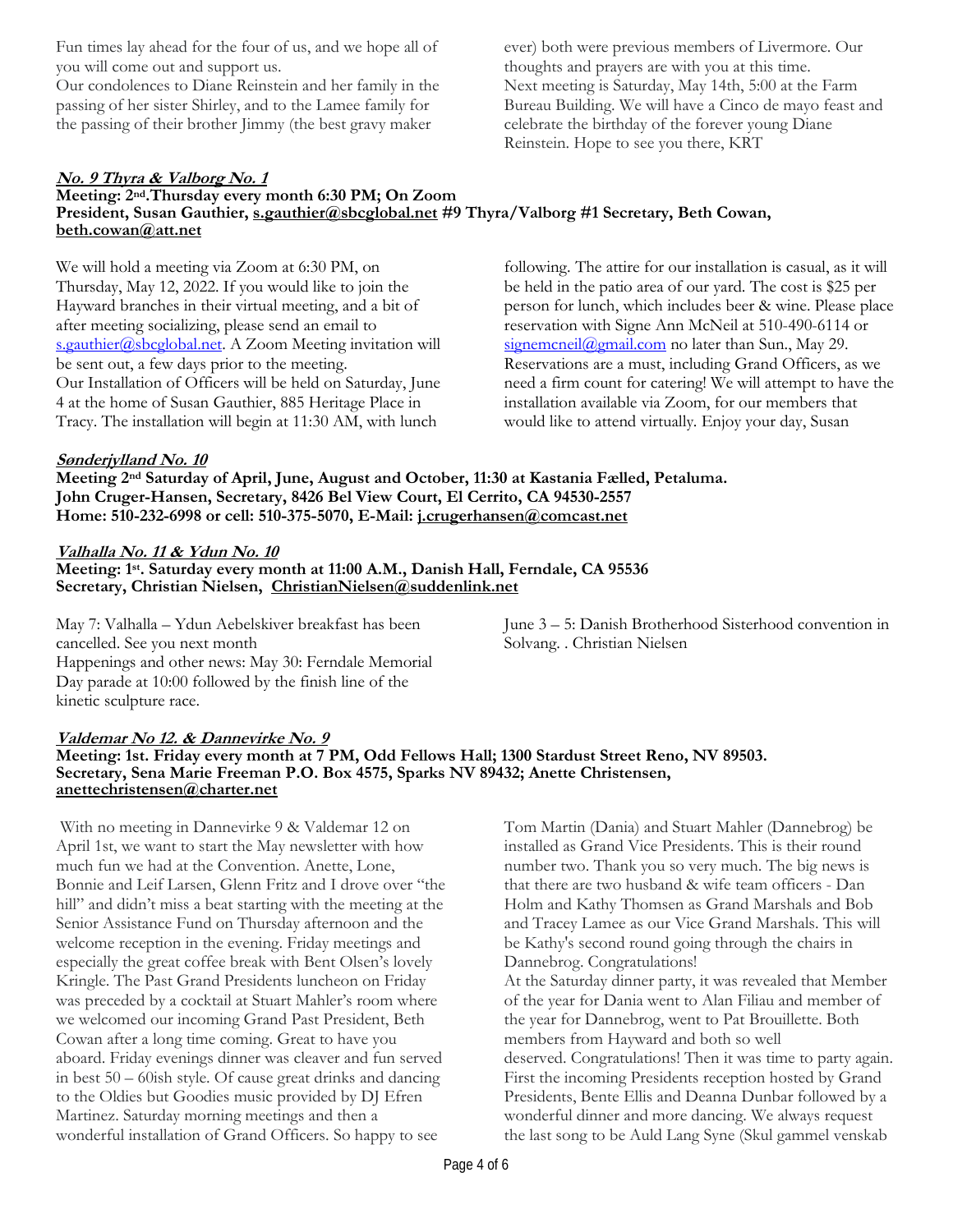rejn forgo). Everyone held hands in a circle on the dance floor, with arms crossed. What a wonderful tribute to all of us, because we had not seen each other since 2019. This was a very tearful, but very joyful convention. Thank you, Bornholm #14, Dania for a great time, great raffle prizes, and great meals. Great job all around!

The Reno Lodges will meet at the Odd Fellows Hall at 7 pm, Friday May 6th. We are going back to potluck dinners. Sena-Marie will bring dessert. We are hoping as many members will be able to attend helping with the most important part of the evening. Election of officers - PLEASE COME. We have requested from the Grand Lodge that our Installation of Officers to be on Friday October 7th, 2022.

We are also celebrating Sankt Hans Fest at the River School Farm, 7777 White Fir Dr. Reno, June 24th at 7pm. Come one and come all. Everyone is welcome. Bring sweaters or jackets because it can get chilly along the river. It is a lot of fun for the whole family, bon fires, burning witches, food and drinks.

Janet Pulsipher is still in rehab in Carson City and doing pretty well. Ann-Katherine is doing well in her assisted living. We hope everyone is well and hope to see all our members soon.

REMEMBER DUES ARE DUE: For those that have not paid please do so. Refer to the past newsletters so you know where to mail your dues – or bring it to the meeting. Our May birthdays are Ken Downey, Lars Jensen, Greg Nielsen, Marian Gnandt, and Nina Potter (Sawyer) HAPPY BIRTHDAY ALL. HAPPY MOTHERS DAY to all our Dania and Dannebrog members. Take Care Sena-Marie

Everyone seemed so happy to be able to interact with each other again. And Yes, we had not forgotten how to

It was decided not to have a meeting in April, We are planning a Welcome Home Delegates Party for May 20, 2022. Place to be determined. Please keep the date open, and expect a phone call with information when we get it all

Once again THANK YOU for a wonderful time. Until

next time stay safe and healthy.! Paa gensyn

## **Bornholm No. 14**

#### **Meeting: 3rd. Friday every month 5:00 PM To Be Determined President Bente Ellis, Baellis06@gmail.com Secretary Ann Stowers, [ann.max@att.net](mailto:ann.max@att.net)**

Thank You to everyone who made it to the Convention and helped make it a great event, Our members showed themselves proud with all their work and cooperation. It would not have happened without you.

We do need to appreciate all the work and patience of John Scheuber.

After all the delays and cancellations, not to mention frustrations, involved, it was wonderful to finally be able to enjoy the fruit of your labor.

The convention was a Cheerful and Happy event with lots of fellowship and enjoyable hours.

## **Danneskjold No. 17 & Laura No. 8**

**Meeting: 3rd Saturday at 12 Noon in various homes. President, Doris Skow, [Doris92ranch@gmail.com](mailto:Doris92ranch@gmail.com) Secretary, Kim Nielsen Giacinto, kimgiacinto@gmail.com**

EXTRA, EXTRA, EXTRA, READ ALL ABOUT IT!! Up-coming on May 21, 2022, The members of Danneskjold # 17 will hold their first meeting since the Covid outbreak. We will gather at the home of Bob and Lis Lacey at 11:30 for lunch out in the yard, (weather permitting). This will be a business meeting so if you have any ideas or suggestions please let me know or bring them with you.

We will be welcoming home Bente Ellis, Newly installed Grand President of Dania and Bob Lacey, Danneskjolds' delegate to the Dania Convention, who will give us a report on the convention.

Please call Lis at 408-379-0844 to let her know if you will be attending or not so she can plan for lunch.

I am looking forward to seeing all of you, it has been a long time.

I was very pleased on April 21 to have a visit from Jana Heer, PGP of Dania. We went to lunch and had a wonderful visit before she headed home to Fresno.

We wish the following members a Happy May Birthday, Lis Lacey, Ron Nielsen, Jonna Robinson and Karl Skow, May you all have a wonderful birthday. If you have a May birthday and I have not mentioned you, it is because you didn't share the information. I have several gaps and would like to fill them. So let me know and I will update my list for the future. Please know that you are wished a Happy Birthday, however.

If you would like to host an upcoming meeting, please let us know at the next meeting. I would like to put together a schedule. I would like to hold the July meeting at the ranch.

I hope you enjoyed the April Showers and have lots of May flowers to see and enjoy.

See you soon. DWS

act around people

pulled together.

Bente